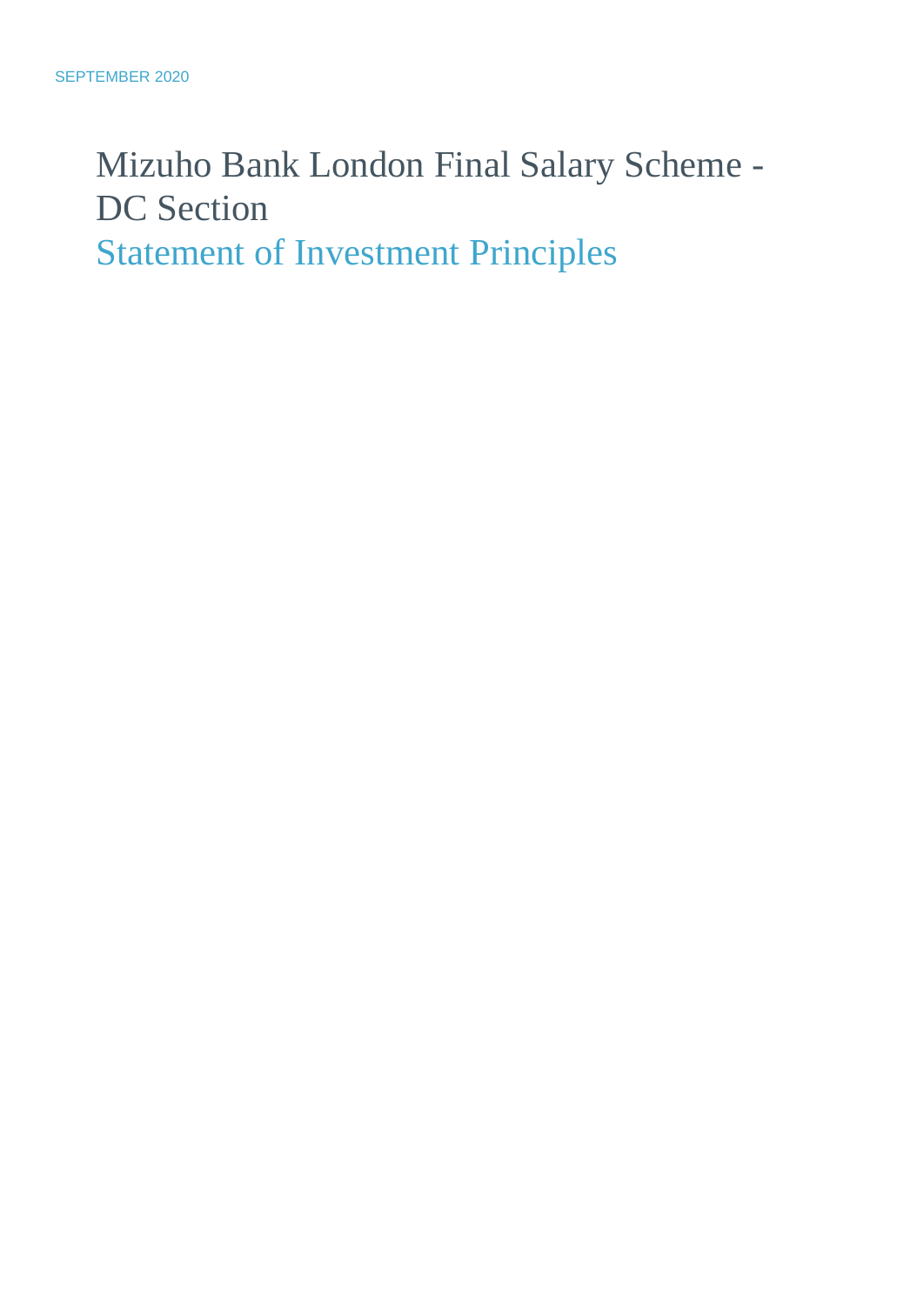# 1 Statement of the aims and objectives for the DC Section

# **Primary Objective**

The Trustee's investment objective for the Scheme's DC section (including members' AVCs) is to make available to members of the DC section a range of investment options designed to generate income and capital growth, which will provide retirement funds suitable for meeting members' long and short-term needs, differing circumstances and attitudes to risk.

A balance has been struck between offering sufficient funds to meet this objective and the costs and practical constraints e.g. relating to the monitoring of each fund.

# **Investment considerations**

Members who are many years from retirement (and thus from the need to realise their funds) may generally expect to invest for long-term growth, which means investing in equity-oriented funds, accepting those funds' values may be volatile.

As members approach retirement it is likely they will want more certainty and so invest in funds more closely matching the benefits they wish to take e.g. bond-based funds if they wish to buy an annuity and cash-based funds if they wish to take a lump sum.

Some members prefer to diversify risk by selecting funds that invest in a balance of different asset classes and markets while others are prepared to take more risk in the expectation of greater growth by selecting funds that specialise in certain asset classes and/or markets.

# **Default Arrangement and range of investment funds**

The Trustee has decided to offer members a range of funds giving members exposure to a number of different asset classes, markets and investment managers, and thereby funds with different expected levels of risk and return. Nevertheless, the fund range cannot be expected to cover all the investment needs of all members. In setting the default investment option, the Trustee has considered the investment risk factors and is satisfied that the concluded approach for the default investment option will provide opportunities to minimise these risks efficiently for funds building up for members who have not yet retired.

The Trustee's key aims and objectives with regard to investments are as follows:

- To offer a range of passively managed funds with different objectives and risk profiles from which members can make a choice.
- To offer a default investment strategy in the event that members are unwilling to make their own investment choice.
- In selecting the fund choices offered to members of the DC section, the Trustee has considered the historical rates of return earned on the various asset classes available.
- The members' investments are held in funds which are sufficiently liquid to be realised to provide pension benefits on retirement or on earlier payment.
- The Trustee will review the suitability of the funds offered from time to time.

Members who do not make an active investment decision have their fund invested in a default fund. The Trustee will obtain written advice on these funds periodically to check that they remain appropriate. The investment costs are borne by members and so a balance needs to be struck between choice and costs.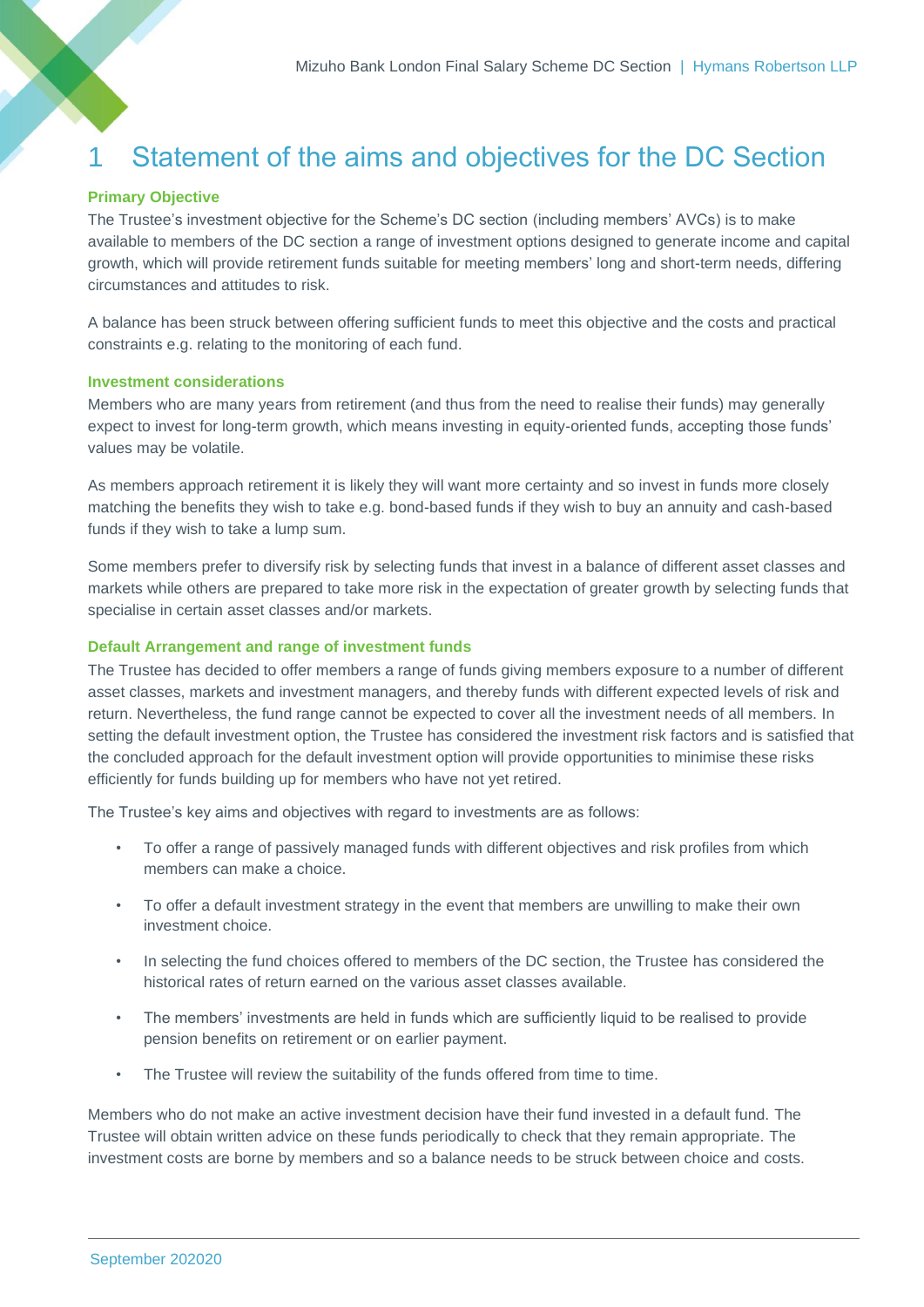# 2 Statement of investment policies

# **Introduction**

This Statement sets out the investment beliefs and policies which guide the Trustee's decision making.

This Statement of investment beliefs has been prepared in accordance with the Occupational Pension Scheme (Investment) Regulations 2005 as amended by the Pension Protection Fund (Pensionable Service) and Occupational Pension Schemes (Investment and Disclosure) (Amendment and Modification) Regulations 2018 and the Occupational Pension Schemes (Investment and Disclosure) Regulations 2019.

# **Risks**

# **Principal investment risks**

The Trustee believes that the three principal investment risks most members will face are:

**1) Inflation risk** – investment returns over members' working lives may not keep pace with inflation and, as a result, do not produce adequate retirement benefits.

Further from retirement, this risk should be countered by funds investing in equities and other growth orientated assets which are expected to produce returns well in excess of inflation over the longer term. Approaching retirement, the impact of this risk needs to be balanced against the other main risks members face.

**2) Benefit conversion risk** – investment conditions just prior to retirement may increase the cost of turning members' fund values into retirement benefits.

For members taking cash at retirement, funds investing in cash deposits and other short-term interest-bearing investments provide a high degree of (but not complete) capital security. Funds investing in a mix of different assets are expected to be broadly suitable for members planning income drawdown during retirement. For members buying an annuity at retirement, the value of funds investing in longer-dated bonds may be expected to broadly follow changes in annuity rates caused by long-term interest rates.

**3) Volatility/Market risk** – falls in fund values prior to retirement lead to a reduction in retirement benefits.

Funds investing in bonds or a mix of assets or investment techniques intended to manage short-term risks may be expected to be subject to lower levels of short-term fluctuations in values - although there may be occasions when this does not hold good.

#### **Other investment risks**

The Trustee believes that other investment risks members may face include:

**Active management risk** – a fund manager's selection of holdings may not lead to investment returns in line with the fund's objectives and investment markets generally.

**Currency risk** – changes in exchange rates will impact the values of investments outside the UK when they are being bought or sold.

**Interest rate risk** – the value of funds which invest in bonds will be affected by changes in interest rates.

**Default risk –** for bond funds (where money is lent in return for the payment of interest), the company or government borrowing money fails to pay the interest due or repay the loan.

**Liquidity risk** – funds which invest in assets which cannot be easily bought or sold may at times not be able to accept new investments or disinvestments of existing holdings.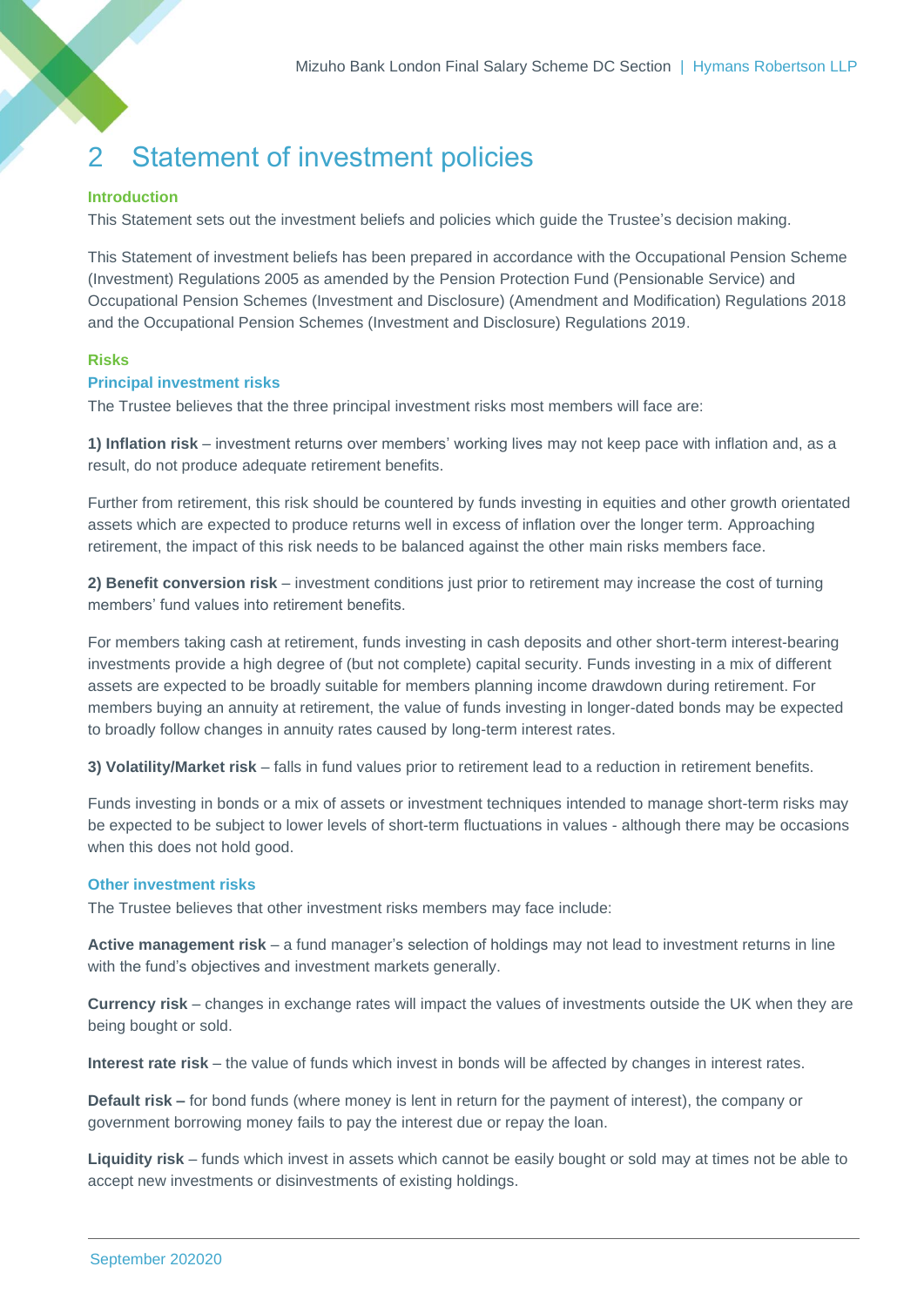**Counterparty risk** – the financial institutions holding a fund's assets may get into financial difficulties leading to a reduction in a fund's value.

**Market risks** - Shifts in market sentiment (for example, in response to economic news or geopolitical events) or momentum in general market trading can lead to widespread changes and/or volatility in asset values over the short-term.

This can include short-term changes in the normally expected correlations of the behaviour of risks and returns seen between different asset classes, when standard approaches to mitigating risks such as diversification are temporarily ineffective.

**Environmental, Social and Governance (ESG) risks** – the extent to which ESG issues are not reflected in asset prices and/or not considered in investment decision making leading to underperformance relative to expectations.

**Climate risk** - The extent to which climate change causes a material deterioration in asset values as a consequence of factors including, but not limited to: policy change, physical impacts and the expected transition to a low-carbon economy.

**Legislative/Regulatory** - Changes in government policy or taxation may have a long-term positive or negative impact on certain sectors of a country's economy or one country relative to its neighbours over the medium to longer-term. Changes in Regulations can also affect the operational costs, tax efficiency and security of one investment vehicle relative to other vehicles over the shorter-term.

# **Managing risks**

The Trustee has developed and maintains a framework for assessing the impact of all investment risks on longterm investment returns.

# **Time horizon**

The Trustee monitors the age profile of the Scheme's membership to arrive at an appropriate investment horizon when considering all investment risks. The Scheme has been closed to future contributions since 30 September 2002. The target retirement date is assumed to be the members 60<sup>th</sup> birthday unless members elects otherwise in writing. Members are expected to take cash upon retirement. The time horizon for the Scheme's investments is therefore expected to be at maximum 25 years.

#### **Principal investment risks**

The fund range provides members with a choice of funds with differing risk and return characteristics which are expected to meet the investment needs of a majority of members.

#### **Ability to invest/disinvest promptly**

The Trustee recognises that it is important that members' funds can be invested promptly in selected investment funds, and that these can be sold promptly for example when members wish to change where they are invested, transfer to another arrangement or if they wish to draw on their pension pot. The Trustee manages this risk by selecting pooled investment funds which can be dealt on a daily basis. For example, this situation could occur in the event of significant economic uncertainty impacting on the ability for fund managers to value the underlying assets.

#### **Other investment risks**

The Trustee seeks to manage the other investment risks as part of the process for selecting and ongoing monitoring of the funds used by the Scheme.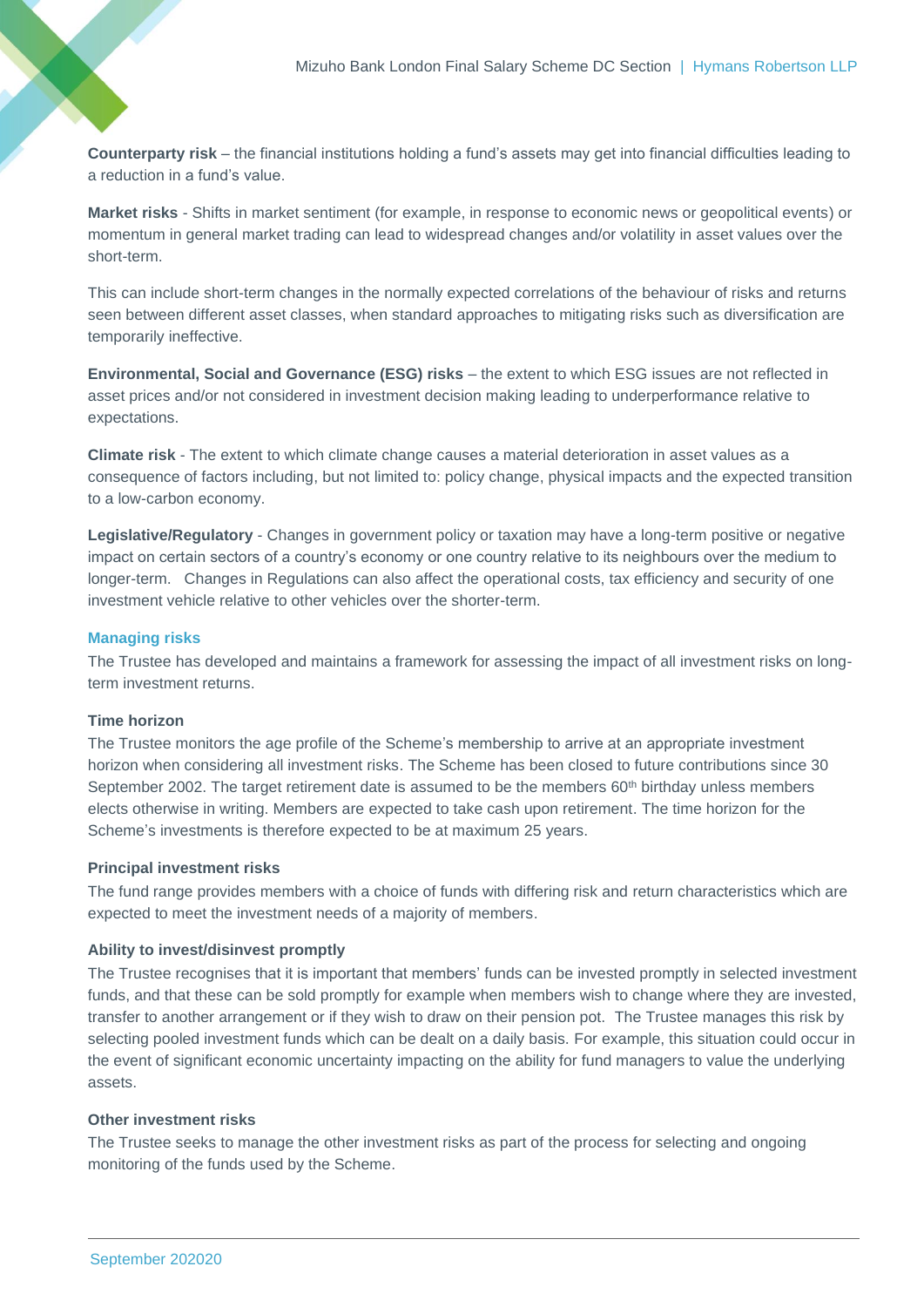The funds used give a good spread of investments which will help manage risks associated with market conditions, fund manager actions and default.

At this time, the Trustee has not made explicit allowance for climate change within the development of the fund range. The Trustee will discuss the potential impact of climate risks with its adviser when reviewing the investment strategy, and with managers on a periodic basis and will monitor developments in this area including the availability of solutions to mitigate climate-related risks.

# **Financially material considerations**

The Trustee recognises that:

- The consideration of financially material considerations, including ESG factors and climate risk, over the appropriate time horizon are relevant at different stages of the investment of members' defined contribution benefits; and
- The financial materiality of any factor, including ESG factors and climate risk, may be relevant to different degrees according to the asset class or classes in which a fund invests.

The Trustee will consider financially material considerations, including ESG factors and climate risk in the development and implementation of the Scheme's investment arrangements for the purposes of determining the selection, retention and realisation of investments where there is sufficient data or evidence to allow them to systematically do so. The Trustee will also seek to engage with the investment manager to ensure they take such considerations into account within their decision making, and challenge where appropriate.

The Trustee has explicitly acknowledged the relevance of ESG factors including climate change in framing their investment beliefs set out below and the broader implementation of these beliefs.

#### **Implementation**

The Scheme uses standard passively managed pooled funds offered by BlackRock. This gives access to a range of funds while keeping down costs to members, but this means that the Trustee cannot adopt an approach to managing financially material considerations specific to the Scheme. The Trustee nevertheless seeks to manage financially material considerations to protect long-term returns by:

- Choosing fund managers who have clearly articulated policies for managing financially material considerations including climate change;
- For passively managed funds, the Trustee recognises that the choice of benchmark dictates the assets held by each fund and that the investment manager has minimal freedom to take account of factors that may be deemed to be financially material. The Trustee accepts that the role of the passive manager is to deliver returns in line with the benchmark index (which may or may not include ESG factors) and which the Trustee believes will deliver appropriate risk adjusted returns in line with their current investment strategy. The Trustee will review periodically the choice of fund and index benchmarks used;
- For all funds, expect fund managers to engage with companies in which the fund invests to encourage business strategies which should improve or protect the value of those investments; and
- Require fund managers who are signatories to the Financial Reporting Council's Stewardship Code in the UK and the United Nations supported Principles for Responsible Investment.

#### **Expected returns on investments**

The Trustee believes that it is important to balance investment risks with the likely long-term returns from different types of assets used in funds (taking the funds' costs and charges into account).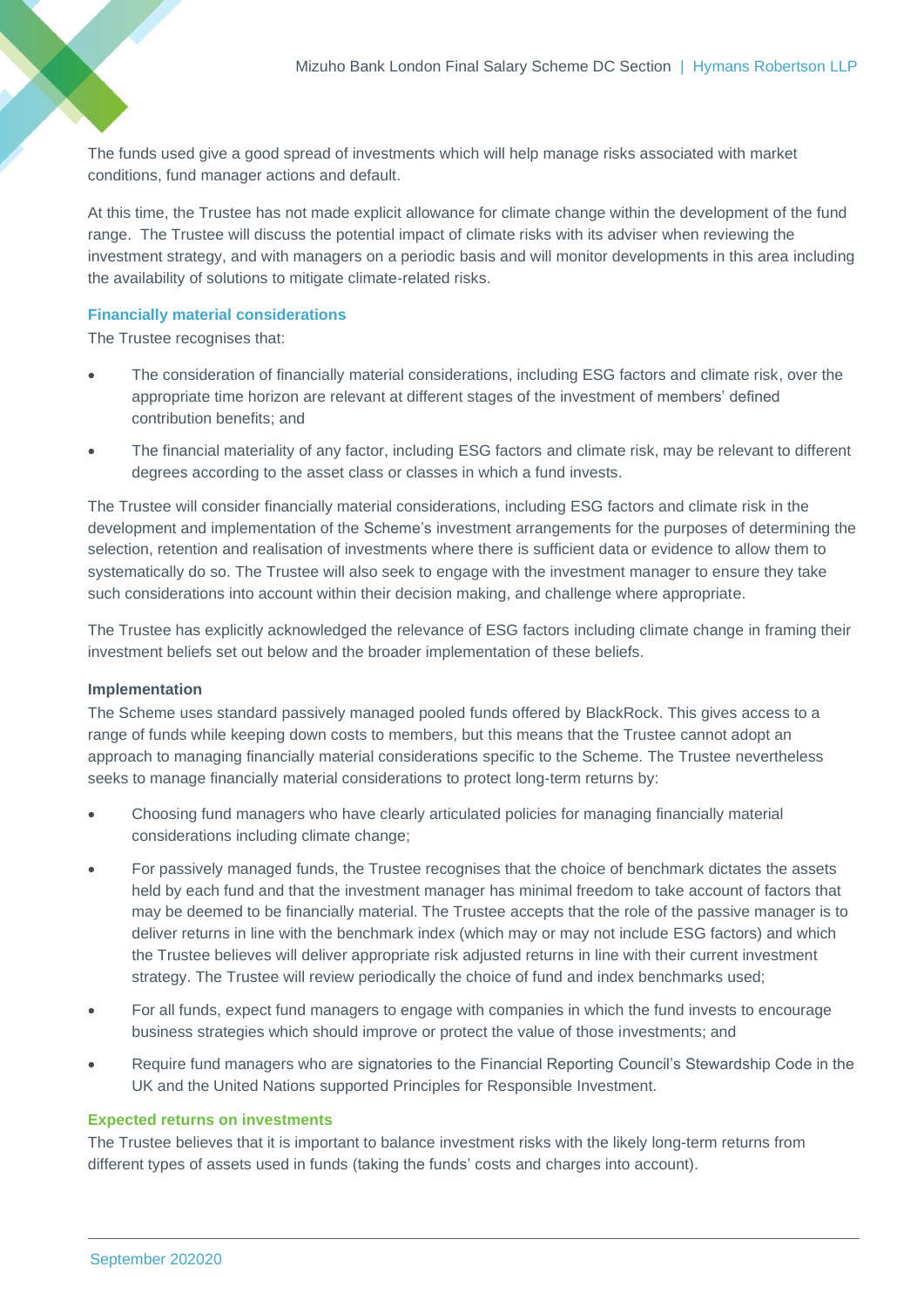| <b>Asset class</b>                                           | <b>Expected long-term investment</b><br>returns relative to inflation | <b>Expected shorter- term volatility</b><br>in fund values         |
|--------------------------------------------------------------|-----------------------------------------------------------------------|--------------------------------------------------------------------|
| Equities (i.e. company shares)                               | Strong return relative to inflation                                   | Most volatile in the short-term                                    |
| Corporate Bonds (i.e. loan stocks<br>issued by companies)    | Positive, but lower than equities<br>and property                     | Lower than equities or property                                    |
| <b>Fixed Interest Government</b><br>Bonds (e.g. UK Gilts)    | Positive, but lower than equities,<br>property or corporate bonds     | Lower than equities, property or<br>corporate bonds                |
| Index-Linked Government Bonds<br>(e.g. UK Index-Linked Gilts | In line with inflation                                                | Lower than equities, property or<br>corporate bonds                |
| Cash (and other short-term<br>interest-bearing investments)  | Return may not keep pace with<br>inflation                            | Minimal with high degree (but not<br>complete) of capital security |

**Long-dated Bonds** (e.g. UK Gilts and Corporate Bonds with a duration of 15 years or more) – should give fund values which move broadly in line with the financial factors influencing annuity rates.

**Multi-asset funds** (i.e. investing in a varying mix of asset classes) - should deliver positive returns relative to inflation over the longer-term, with lower short-term volatility than equities.

**Derivatives** (e.g. currency hedging) - typically to reduce shorter-term investment risks or to facilitate changing where funds are invested, should help achieve a fund's expected levels of risk and return.

# **Types of funds used**

#### **Structure of arrangement**

The Scheme's funds are invested directly in pooled investment vehicles with BlackRock. The processing of core financial transactions is monitored by the administrator Goddard Perry who have documented internal control procedures that help to ensure that core financial transactions are processed promptly and accurately. These include controls and procedures to manage the accuracy of investment allocations and payments of benefits as well as individual transfers out.

# **Delegation of investment decisions**

The Trustee has delegated day to day investment decisions including the management of financially material considerations to BlackRock. The Trustee expects its investment managers to take all financially material factors into account in implementing the Trustee's strategy where relevant and the terms of the mandate permit.

- In passive mandates, the Trustee recognises that the choice of benchmark dictates the assets held by the investment manager and that the manager has minimal freedom to take account of factors that may be deemed to be financially material. The Trustee accepts that the role of the passive manager is to deliver returns in line with the market and believe this approach is in line with the basis on which its current strategy has been set. The Trustee will review the appropriateness of index benchmarks at least every three years.
- In active mandates, the Trustee recognises that the manager has freedom to exercise discretion as to the choice of assets held. The Trustee expects the manager to take into account all financially material factors in the selection of assets within their portfolios and to be able to demonstrate their approach when challenged.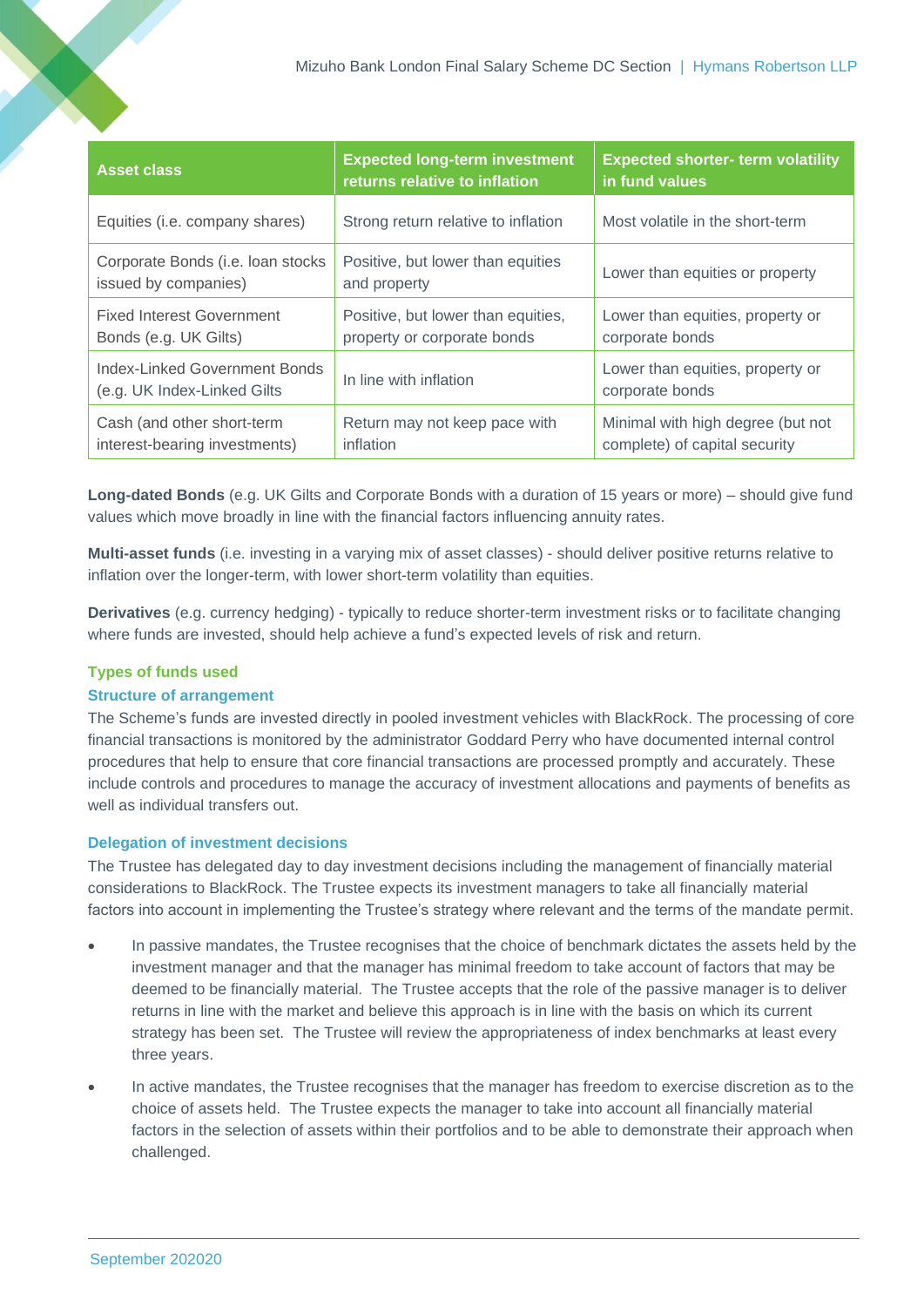In selecting new investment managers for the Scheme, where relevant to the investment mandate, the Trustee explicitly considers potential managers' approach to responsible investment and the extent to which managers integrate ESG issues in the investment process as a factor in their decision making.

# **Selection of funds**

The Trustee have selected the funds available to members with BlackRock to provide a range of exposures to different asset classes and markets and therefore provide different expected levels of return and risk. In the selection of these options for members' the Trustee considers various criteria, including:

- Reputation and commitment to the DC market
- Quality of investment process
- Research capability
- Track Record
- Quality of Member communications
- Administration and reporting capabilities
- Costs and Charges

The Trustee will periodically review the choice of funds, at which time the above will be key criteria in assessing the suitability of manager and fund range.

# **Manager incentives**

The Trustee will seek transparency of all costs and charges borne by members. Nevertheless, the Trustee expects that it will be in the interests of BlackRock to produce growth in asset values in line with the funds' investment objectives. For passively managed funds this should be within an acceptable margin of the index the fund tracks.

When selecting funds, the Trustee will ask their investment advisor to consider the investment managers' remuneration strategies and appropriateness of each fund's investment guidelines to ensure that there is no inducement or scope to take an undue level of risk and that the investment managers will act in line with the interests of the Scheme's members.

In accordance with the 2015 Regulations, the Trustee conducts an annual Value for Members assessment and will take action should the manager be found to be giving poor value. In addition, in accordance with guidance from the Pensions Regulator, the Trustee will periodically review the Scheme's investment and administrative arrangements to ensure their charges and services remain competitive. The Trustee believes that these steps are the most effective way of incentivising and delivering Value for Members, of which investment management charges and investment performance are key considerations.

The Trustee monitors the investment managers against a series of metrics on a quarterly basis over a long-term time horizon of 5 years including:

- Performance of their funds' respective benchmarks;
- Relative tracking error where appropriate;
- The management of risks.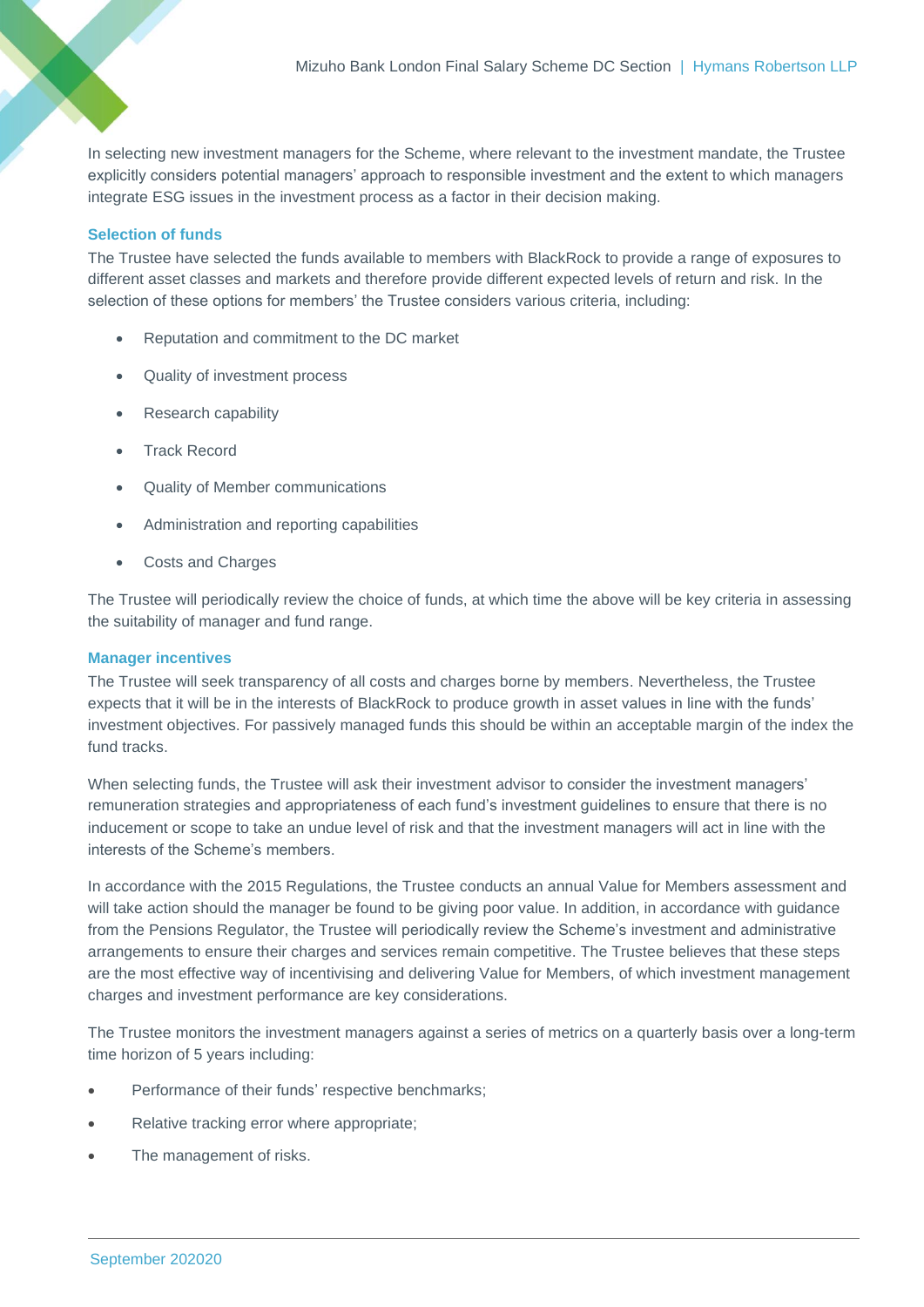The Trustee periodically monitors the managers on the exercise of stewardship responsibilities (including engagement with issuers).

Investment managers are expected to provide explanations for any significant divergence from a fund's objectives. A material deviation from performance and risk targets or approach to portfolio management is likely to result in the fund being formally reviewed.

#### **Portfolio turnover**

The Trustee does not expect investment managers to take excessive short-term risk and will monitor the investment manager's performance against the benchmarks and objectives on a short, medium and long terms basis.

For passively managed funds the turnover of holdings is driven by changes in the index a fund seeks to track and hence is outside the control of the investment manager.

Whilst the Trustee expect performance to be delivered net of costs, including the costs of trading within the portfolio, the Trustee will ask investment managers to report on at least an annual basis on the underlying assets held within fund with details of any transactions and turnover costs incurred over the Scheme's reporting year.

Where a fund has significantly under or outperformed its benchmark, the Trustee will seek to ascertain where necessary whether higher or lower than normal turnover has been a contributory factor. The Trustee will challenge the investment manager if there is a sudden change in portfolio turnover or if the level of turnover seems excessive.

#### **Portfolio duration**

The Trustee recognises the long-term nature of defined contribution pension investments and chooses funds which are expected to deliver sustainable returns over the Scheme members' investment horizon.

The Trustee expects that each fund will be used for at least three years, this being the period over which performance of the fund can be appropriately evaluated and the costs of change amortised, although all funds are subject to ongoing review against various financial and non-financial metrics in addition to their continued appropriateness within the investment strategy.

#### **Security of assets**

The Scheme holds unitised insurance policies issued by BlackRock Life Limited which is a UK authorised and regulated insurance company. The Scheme is therefore a policyholder of BLL on behalf of members. BLL is subject to UK Company Law and Insurance Regulation.

#### **Realisation of investments**

The Trustee expects that it will normally be able to sell the funds within a reasonable timescale. As all funds are invested in liquid assets the risk of there being any restrictions imposed on the timing of sales and purchases of funds are limited.

Nevertheless, the Trustee recognises that most members' pension pots have a long investment timeframe, during which assets which are less easily traded can be managed to deliver good long-term returns while avoiding the impact of liquidity issues at retirement.

#### **Balance of investments**

The Trustee reviews the nature of the Scheme's investment options on a regular basis, with particular reference to suitability and diversification. The Trustee considers written advice from a suitably qualified person when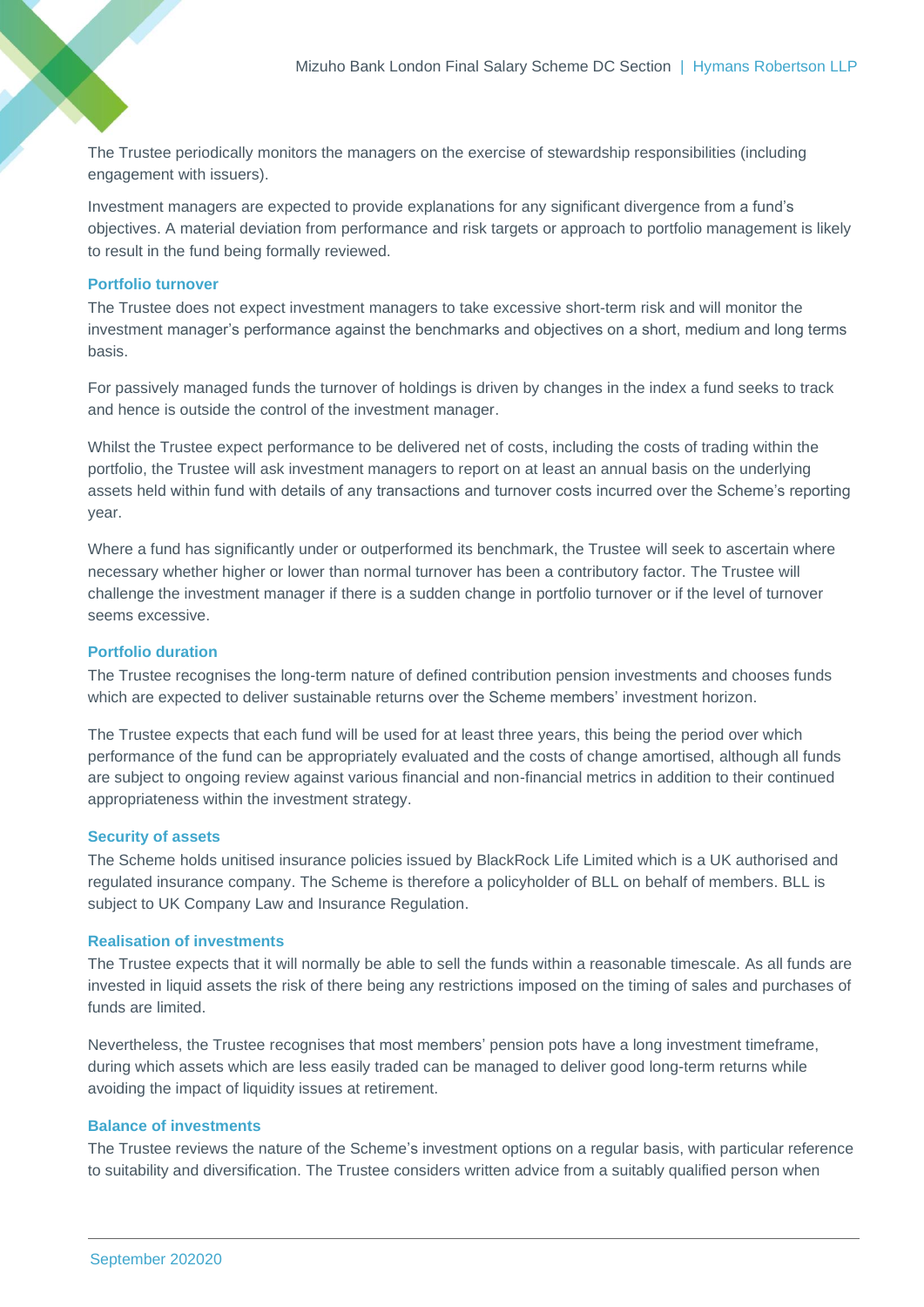determining the appropriateness of each investment manager and fund for the Scheme, particularly in relation to diversification, risk, expected return and liquidity.

Overall, the Trustee's intention is that the Scheme's investment options:

- Provide a balance of investments; and
- Are appropriate for managing the risks typically faced by members.

#### **Stewardship**

The Trustee recognises that stewardship encompasses the exercise of voting rights, engagement by and with fund managers and the monitoring of compliance with agreed policies.

# **Members' financial interests**

The Trustee expects that the investment platform provider and fund managers will have the members' financial interests as their first priority when choosing investments.

# **Conflicts of interest**

When appointing investment managers', the Trustee will seek to establish that the investment manager has an appropriate conflicts of interest policy in place.

When given notice the Trustee will consider the impact of any conflicts of interest arising in the management of the funds used by the Scheme.

Responsibility for investment decisions has been delegated to the investment managers which includes consideration of the capital structure of investments and the appropriateness of any investment made. Where managers are investing in new issuance, the Trustee expects the investment manager to engage with the issuer about the terms on which capital is issued and the potential impact on the rights of new and existing investors.

The Trustee will consider any conflicts of interest arising in the management of the funds used by the Scheme and that investment manager has an appropriate conflicts of interest policy in place.

# **Voting and engagement**

The Trustee believes that engagement with the companies in which the Scheme invests through pooled investment funds, including the proactive use of shareholder voting rights, can improve the longer-term returns on the Scheme's investments.

The Trustee has adopted a policy of delegating voting decisions on stocks to the underlying fund managers on the basis that voting power will be exercised by them with the objective of preserving and enhancing long term shareholder value. The investment managers are expected to exercise the voting rights attached to individual investments in accordance with their own house policy.

The Trustee will periodically review the voting and engagement policies of the fund managers.

While the Trustee is not in a position to engage directly, the Trustee believes it is sometimes appropriate for the fund managers to engage with key stakeholders which may include corporate management, regulators and governance bodies, relating to their investments in order to improve corporate behaviours, improve performance and mitigate financial risks. The Trustee will request, where appropriate and practicable, that the investment manager notifies the Trustee of any issue on which it may be beneficial for the Trustee to undertake further engagement. The Trustee seek to review engagement activity undertaken by the fund managers as part of its broader monitoring activity.